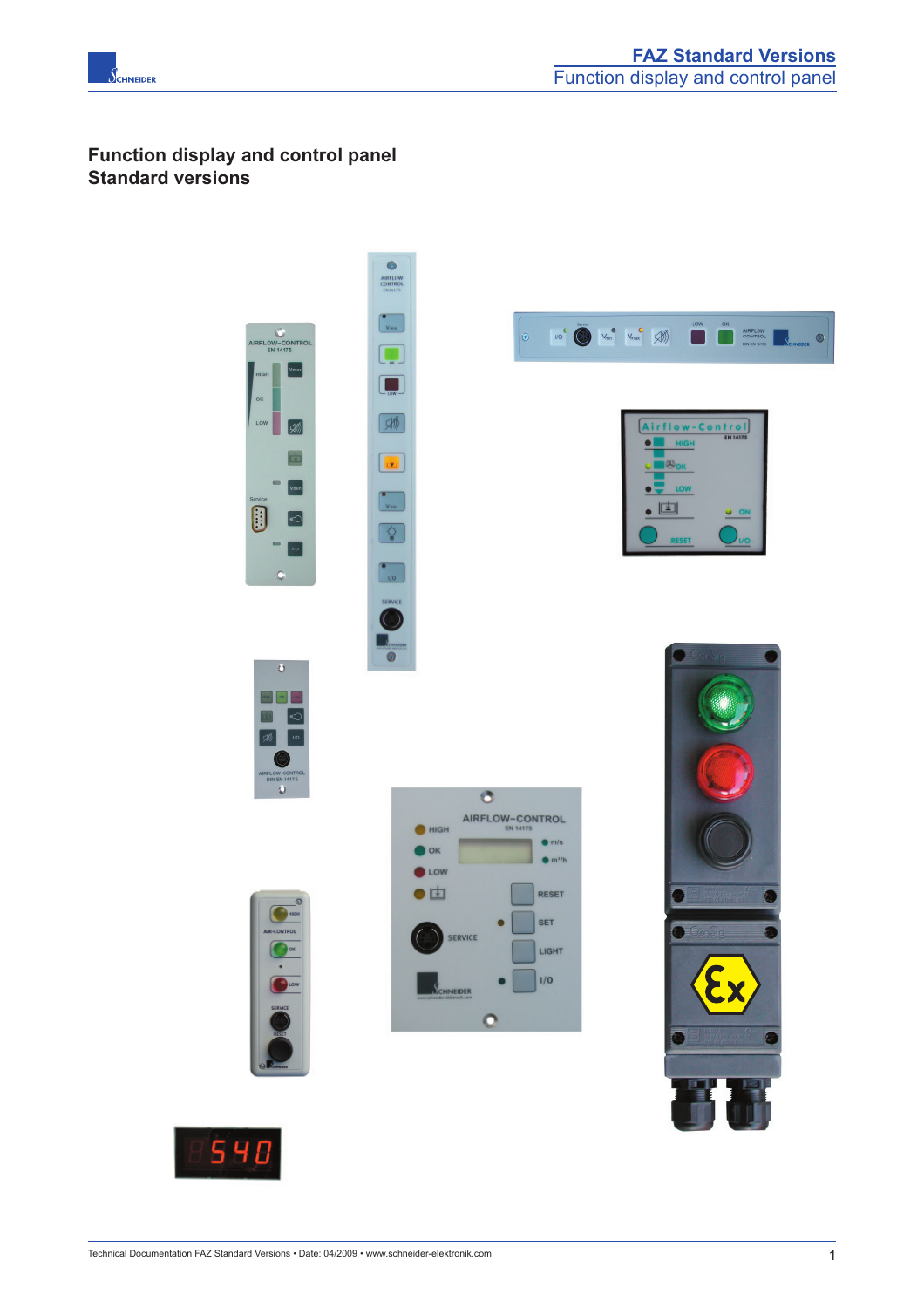

SCHNEIDER offers a wide range of different function displays. All function displays are suitable for the follow product groups:

| Product group         | Device type                           |
|-----------------------|---------------------------------------|
| Fume hood monitors    | <b>FM100</b><br><b>FM500</b><br>LC100 |
| Fume hood controllers | FC500<br>LR300<br><b>LCR300</b>       |
|                       |                                       |

This range ensures that an ideal solution can be supplied to fulfill customers' technical requirements. The technical data of the available standard displays are described on the following pages.

To ensure efficient functioning, the **Serial/Parallel** jumper must be connected correctly and the selected FAZ type must be programmed with the SVM100 service module or laptop (see Setup options for the respective function display type).

**Check the jumper: Serial/Parallel connection must be appropriate for the function display type.**

| <b>Serial connection:</b>   | complex function displays,<br>e.g. Type: 0010 |
|-----------------------------|-----------------------------------------------|
| <b>Parallel connection:</b> | simple function displays,<br>e.g. Type: 0060  |

If none of the standard function displays fulfill your needs, we would be pleased to develop and produce client-specific designs at your request.



**Connect the Serial/Parallel jumper correctly!**

**Refer to the appropriate terminal diagram (FM100, FM500, LC100, LR300 or LCR300) for information on selecting the correct jumper setting.**

#### **Example:**

FM500 with function display type: 0010



FM500 with function display type: 0060



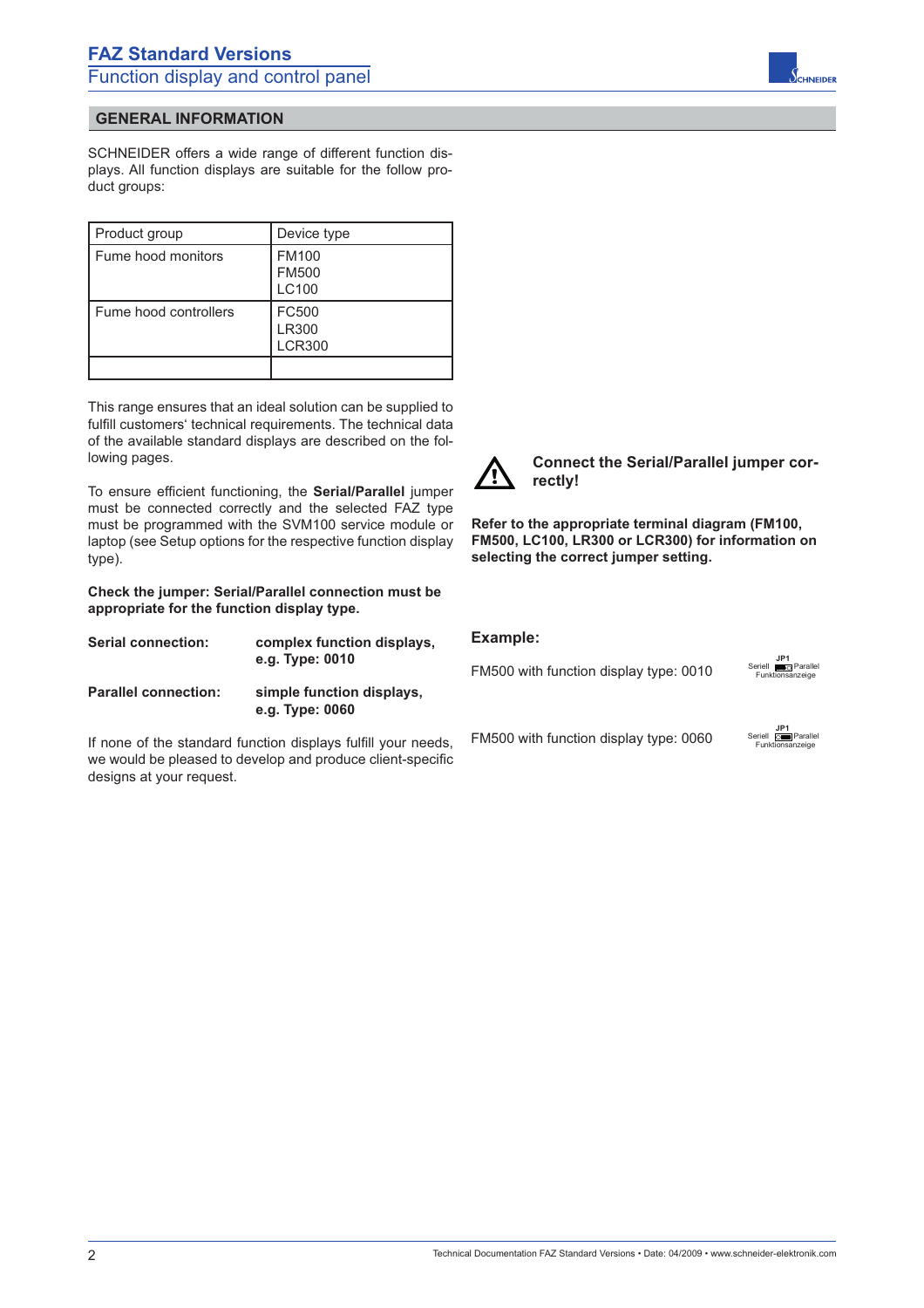|                 | Display and operating elements        |                                                                                       |  |
|-----------------|---------------------------------------|---------------------------------------------------------------------------------------|--|
|                 | No. Function                          | <b>Meaning</b>                                                                        |  |
| 1               | <b>LED HIGH (yellow)</b>              | Volume flow is too high                                                               |  |
| 2               | <b>LED OK (green)</b>                 | Volume flow is OK                                                                     |  |
| 3               | <b>LED LOW (red)</b>                  | Volume flow is too low                                                                |  |
| 4               | Service plug, RS232,<br>9-pole, D-SUB | Service module or laptop connection for<br>programming and retrieval of actual values |  |
| 5               | <b>Button VMAX</b>                    | Maximum volume flow ON/OFF<br>(programmable value)                                    |  |
| 6               | <b>Button RESET</b>                   | Reset acoustic alarm                                                                  |  |
| 7               | <b>LED CLOSE SASH</b><br>(yellow)     | Alarm. Close sash if open > 50 cm                                                     |  |
| 8               | <b>LED VMIN</b>                       | Reduced operation =ON (night-time<br>reduction)                                       |  |
| 9               | <b>Button VMIN</b>                    | Reduced operation ON/OFF                                                              |  |
| 10 <sup>1</sup> | <b>Button LIGHT</b>                   | Fume hood interior lighting ON/OFF                                                    |  |
| 11              | LED I/O (green)                       | <b>ON/OFF</b> status                                                                  |  |
| 12              | <b>Button I/O</b>                     | ON/OFF                                                                                |  |
|                 |                                       |                                                                                       |  |

| <b>Dimensions and construction</b> |                                                                                  |  |
|------------------------------------|----------------------------------------------------------------------------------|--|
| <b>Dimensions</b>                  | A=175 mm, B=46 mm, fitting depth=24 mm                                           |  |
| <b>Distance mounting holes</b>     | C=161 mm, 2 drill holes $\varnothing$ 3.2 mm                                     |  |
| <b>Material control panel</b>      | aluminium, 2.5 mm with front foil                                                |  |
| Colour                             | light grey, similar to RAL 7035                                                  |  |
| <b>Protection type</b>             | IP 41                                                                            |  |
| Weight                             | 100q                                                                             |  |
| <b>Connection cable</b>            | 3 m (optionally 5 m) long, 8-wire, western<br>plug RJ45, pluggable on both sides |  |



**Serial function display.**  $\overline{\mathbb{V}}$ **Refer to the appropriate terminal diagram for the correct jumper setting!**

|     |  | <b>Ordering options</b> |
|-----|--|-------------------------|
| - - |  | -----                   |

**Order code: 0010 Mounting version, vertical** 

| ■ Setup options FAZ type (progamming via SVM100 or laptop) |                  |  |
|------------------------------------------------------------|------------------|--|
| With I/O button function                                   | FAZ type 30: BS1 |  |
| Without I/O button function                                | FAZ type 31: BS2 |  |
|                                                            |                  |  |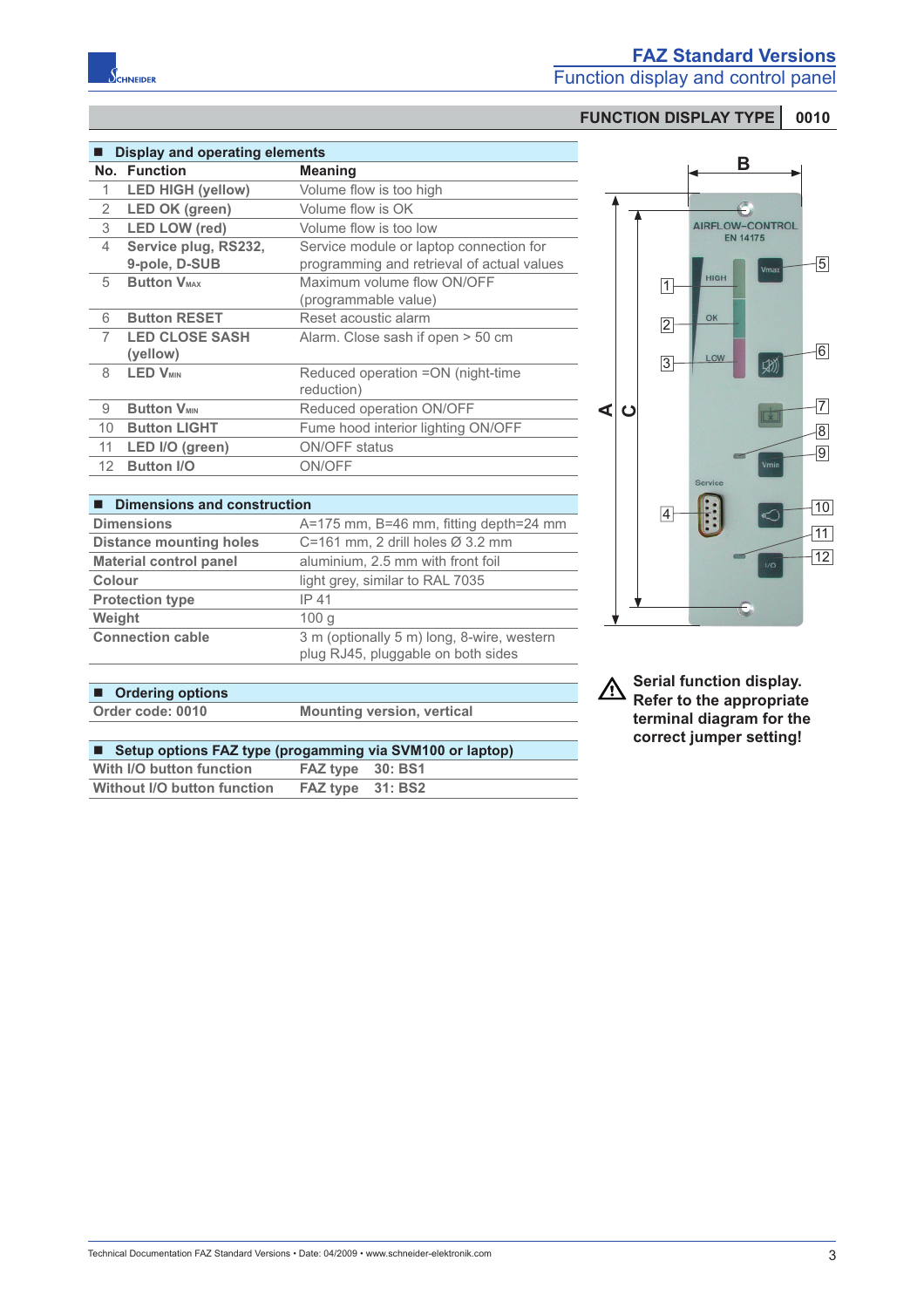

**Serial function display. Refer to the appropriate terminal diagram for the correct jumper setting!**

 $\triangle$ 

 $\triangle$ 

| <b>Display and operating elements</b> |                            |                                            |
|---------------------------------------|----------------------------|--------------------------------------------|
|                                       | No. Function               | <b>Meaning</b>                             |
| 1                                     | <b>LED OK (green)</b>      | Volume flow OK                             |
| 2                                     | <b>LED LOW (red)</b>       | Volume flow too low                        |
| 3                                     | <b>Button RESET</b>        | Reset acoustic alarm                       |
| 4                                     | <b>LED V<sub>MAX</sub></b> | Maximum volume flow = ON                   |
| 5                                     | <b>Button VMAX</b>         | Maximum volume flow ON/OFF                 |
|                                       |                            | (progammable value)                        |
| 6                                     | <b>LED V<sub>MIN</sub></b> | Reduced operation=ON (night-time           |
|                                       |                            | reduction)                                 |
| 7                                     | <b>Button VMIN</b>         | Reduced operation ON/OFF                   |
| 8                                     | Service plug, RS232,       | Service module or laptop connection for    |
|                                       | 4-pole, Mini-DIN           | programming and retrieval of actual values |
| 9                                     | LED I/O (green)            | ON/OFF status                              |
| 10                                    | <b>Button I/O</b>          | ON/OFF                                     |
|                                       |                            |                                            |

| Dimensions and construction      |                                              |  |
|----------------------------------|----------------------------------------------|--|
| <b>Dimensions fitted version</b> | A=232 mm, B=30 mm, fitting depth=20 mm       |  |
| <b>Distance mounting holes</b>   | C=220 mm, 2 drill holes $\varnothing$ 3.2 mm |  |
| <b>Dimensions case</b>           | D=242 mm, E=39 mm,                           |  |
|                                  | mounting height= 23 mm                       |  |
| <b>Material control panel</b>    | VA, 2.5 mm with front foil                   |  |
| <b>Colour control panel</b>      | light grey, similar to RAL 7035              |  |
| <b>Material case</b>             | polystyrene (PS)                             |  |
| Colour case                      | grey-white, similar to RAL 9002              |  |
| <b>Protection type</b>           | IP 41                                        |  |
| <b>Weight without case</b>       | 150 <sub>g</sub>                             |  |
| <b>Weight with case</b>          | 320 <sub>q</sub>                             |  |

| ■ Ordering options |                                              |
|--------------------|----------------------------------------------|
| Order code: 0020   | <b>Mounting version, vertical</b>            |
| Order code: 0021   | Surface-mounting case version, vertical      |
| Order code: 0022   | <b>Mounting version, horizontal</b>          |
| Order code: 0023   | Surface-mounting case version,<br>horizontal |

plug RJ45, pluggable on both sides

**Connection cable** 3 m (optionally 5 m) long, 8-wire, western

| ■ Setup options (programming FAZ type via SVM100 or laptop) |                  |  |
|-------------------------------------------------------------|------------------|--|
| With I/O button function                                    | FAZ type 32: RB1 |  |
| Without I/O button function                                 | FAZ type 33: RB2 |  |
|                                                             |                  |  |

### **HORIZONTAL, Type 0022 and 0023**



**Serial function display. Refer to the appropriate terminal diagram for the correct jumper setting!**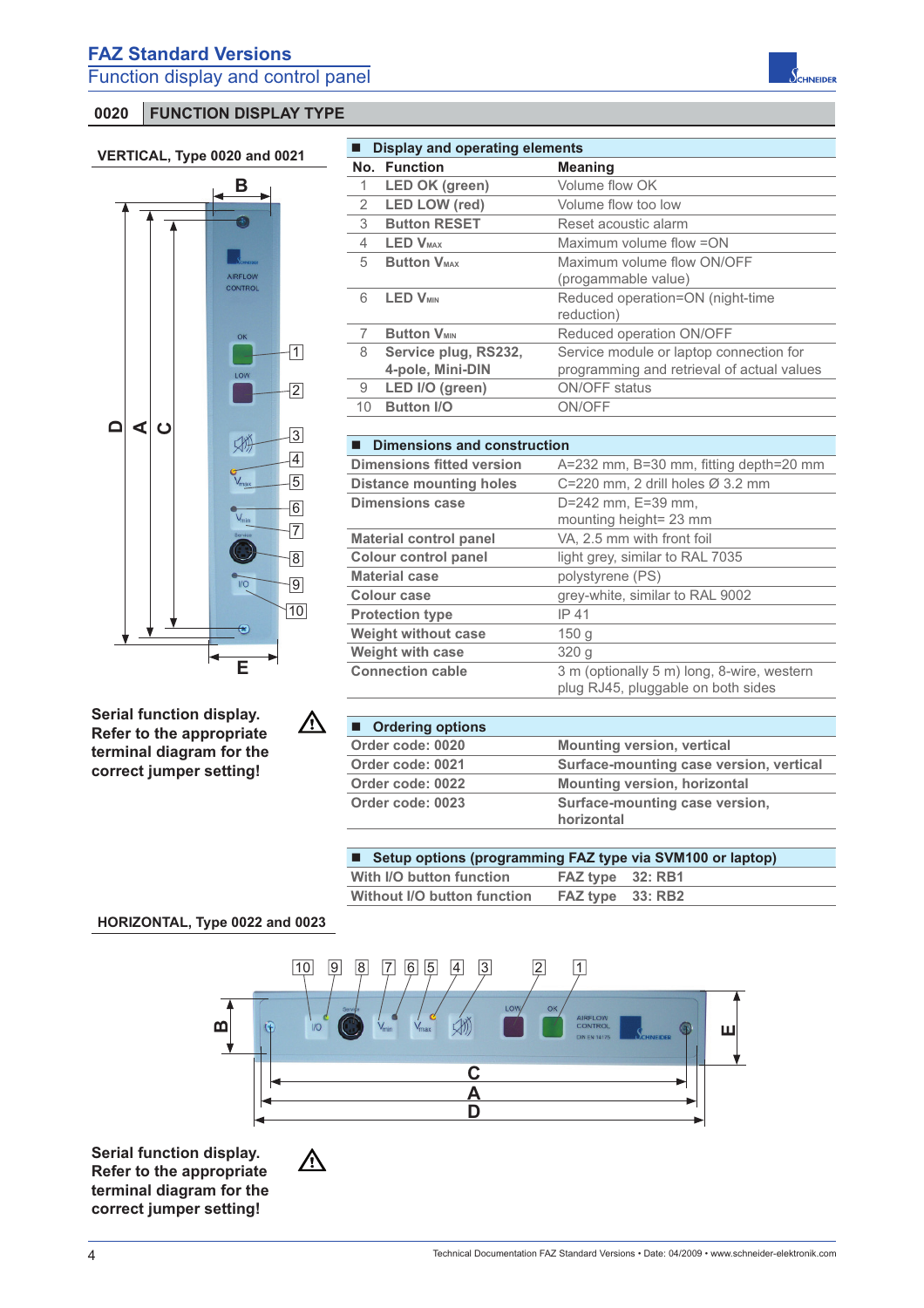

# **FAZ Standard Versions**

Function display and control panel

# **FUNCTION DISPLAY TYPE 0025**

#### **VERTICAL, Type 0025 und 0026**

| <b>Display and operating elements</b> |                               |                                            |
|---------------------------------------|-------------------------------|--------------------------------------------|
|                                       | No. Function                  | <b>Meaning</b>                             |
| 1                                     | <b>LED HIGH (yellow)</b>      | Volume flow too high                       |
| 2                                     | <b>LED OK (green)</b>         | Volume flow OK                             |
| 3                                     | <b>LED LOW (red)</b>          | Volume flow too low                        |
| 4                                     | <b>Button RESET</b>           | Reset acoustic alarm                       |
| 5                                     | <b>LED CLOSE SASH</b>         | Alarm. Close sash if open > 50 cm          |
|                                       | (yellow)                      |                                            |
| 6                                     | <b>LED VMIN</b>               | Reduced operation=ON (night-time           |
|                                       |                               | reduction)                                 |
| 7                                     | <b>Button V<sub>MIN</sub></b> | Reduced operation ON/OFF                   |
| 8                                     | <b>Button LIGHT</b>           | Fume hood interior lighting ON/OFF         |
| 9                                     | LED I/O (green)               | <b>ON/OFF status</b>                       |
| 10 <sup>°</sup>                       | <b>Button I/O</b>             | ON/OFF                                     |
| 11 <sup>1</sup>                       | Service plug, RS232,          | Service module or laptop connection for    |
|                                       | 4-pole, Mini-DIN              | programming and retrieval of actual values |

#### $\blacksquare$  **Dimensions and construction**

| <b>Dimensions fitted version</b> | A=265 mm, B=24 mm, fitting depth=20 mm                                           |  |
|----------------------------------|----------------------------------------------------------------------------------|--|
| <b>Distance mounting holes</b>   | C=253 mm, 2 drill holes $\varnothing$ 3.2 mm                                     |  |
| <b>Dimensions case</b>           | D=275 mm. E=33 mm.                                                               |  |
|                                  | mounting height=23 mm                                                            |  |
| <b>Material control panel</b>    | VA, 2.5 mm with front foil                                                       |  |
| <b>Colour control panel</b>      | light grey, similar to RAL 7035                                                  |  |
| <b>Material case</b>             | polystyrene (PS)                                                                 |  |
| Colour case                      | grey-white, similar to RAL 9002                                                  |  |
| <b>Protection type</b>           | IP 41                                                                            |  |
| <b>Weight without case</b>       | 150 g                                                                            |  |
| <b>Weight with case</b>          | 320q                                                                             |  |
| <b>Connection cable</b>          | 3 m (optionally 5 m) long, 8-wire, western<br>plug RJ45, pluggable on both sides |  |

#### ■ Ordering optins

| Order code: 0025 | <b>Mounting version, vertical</b>       |
|------------------|-----------------------------------------|
| Order code: 0026 | Surface-mounting case version, vertical |

| ■ Setup options (programming FAZ type via SVM100 or laptop) |                  |  |
|-------------------------------------------------------------|------------------|--|
| With I/O button function                                    | FAZ type 30: BS1 |  |

| Without I/O button function | FAZ type 31: BS2 |  |
|-----------------------------|------------------|--|
|                             |                  |  |



**Serial function display. Refer to the appropriate terminal diagram for the correct jumper setting!**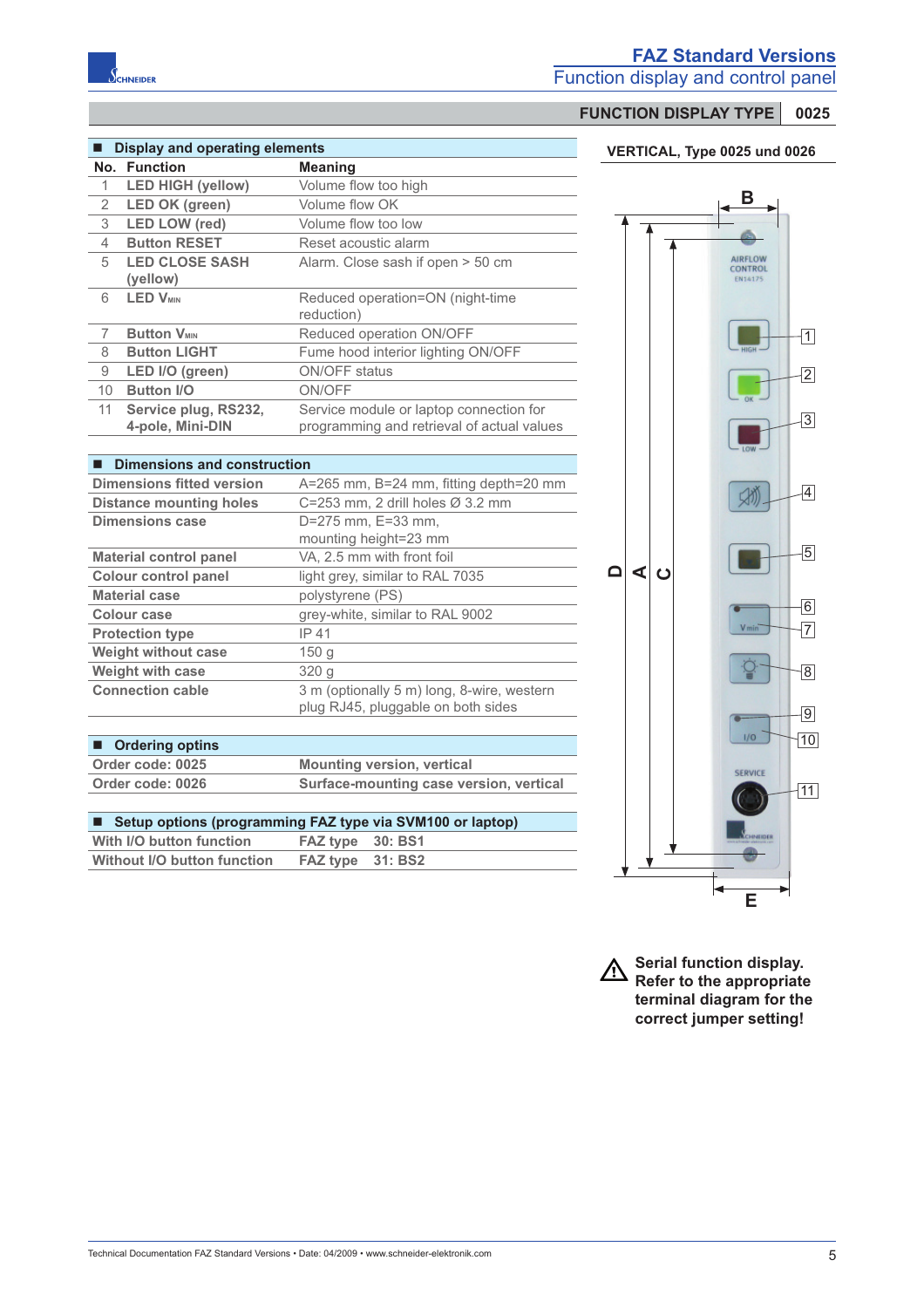# **0027 FUNCTION DISPLAY TYPE**

 $\frac{1}{2}$ 

### **VERTICAL, Type 0027 and 0028**



**Serial function display. Refer to the appropriate terminal diagram for the correct jumper setting!**

 $\triangle$ 

| $\blacksquare$ | <b>Display and operating elements</b>    |                                                                                       |
|----------------|------------------------------------------|---------------------------------------------------------------------------------------|
|                | No. Function                             | <b>Meaning</b>                                                                        |
| 1              | <b>LED V<sub>MAX</sub></b>               | Maximum volume flow ON                                                                |
| 2              | <b>Button VMAX</b>                       | Maximum volume flow ON/OFF                                                            |
|                |                                          | (programmable value)                                                                  |
| 3              | <b>LED OK (green)</b>                    | Volume flow OK                                                                        |
| 4              | <b>LED LOW (red)</b>                     | Volume flow too low                                                                   |
| 5              | <b>Button RESET</b>                      | Reset acoustic alarm                                                                  |
| 6              | <b>LED CLOSE SASH</b><br>(yellow)        | Alarm. Close sash if open > 50 cm                                                     |
| 7              | <b>LED V<sub>MIN</sub></b>               | Reduced operation=ON (night-time<br>reduction)                                        |
| 8              | <b>Button VMIN</b>                       | Reduced operation ON/OFF                                                              |
| 9              | <b>Button LIGHT</b>                      | Fume hood interior lighting ON/OFF                                                    |
| 10             | LED I/O (green)                          | <b>ON/OFF</b> status                                                                  |
| 11             | <b>Button I/O</b>                        | ON/OFF                                                                                |
| 12             | Service plug, RS232,<br>4-pole, Mini-DIN | Service module or laptop connection for<br>programming and retrieval of actual values |
|                |                                          |                                                                                       |
|                | ■ Dimensions and construction            |                                                                                       |
|                | <b>Dimensions fitted version</b>         | A=265 mm, B=24 mm, fitting depth=20 mm                                                |
|                | <b>Distance mounting holes</b>           | C=253 mm, 2 drill holes Ø 3.2 mm                                                      |
|                | <b>Dimensions case</b>                   | D=275 mm, E=33 mm,                                                                    |
|                |                                          | mounting height=23 mm                                                                 |
|                | <b>Material control panel</b>            | VA, 2.5 mm with front foil                                                            |
|                | <b>Colour control panel</b>              | light grey, similar to RAL 7035                                                       |
|                | <b>Material case</b>                     | polystyrene (PS)                                                                      |
|                | Colour case                              | grey-white, similar to RAL 9002                                                       |
|                | <b>Protection type</b>                   | IP 41                                                                                 |
|                | <b>Weight without case</b>               | 150 <sub>g</sub>                                                                      |
|                | <b>Weight with case</b>                  | 320 g                                                                                 |
|                | <b>Connection cable</b>                  | 3 m (optionally 5 m) long, 8-wire, western<br>plug RJ45, pluggable on both sides      |
|                | ■ Ordering options                       |                                                                                       |
|                | Order code: 0027                         | <b>Mounting version, vertical</b>                                                     |
|                | Order code: 0028                         | Surface-mounting case version, vertical                                               |
| ■              |                                          | Setup options (programming FAZ type via SVM100 or laptop)                             |

|                                                 |  | ■ Setup options (programming FAZ type via SVM100 or laptop) |
|-------------------------------------------------|--|-------------------------------------------------------------|
| FAZ type 32: RB1                                |  | With I/O button function                                    |
| Without I/O button function<br>FAZ type 33: RB2 |  |                                                             |

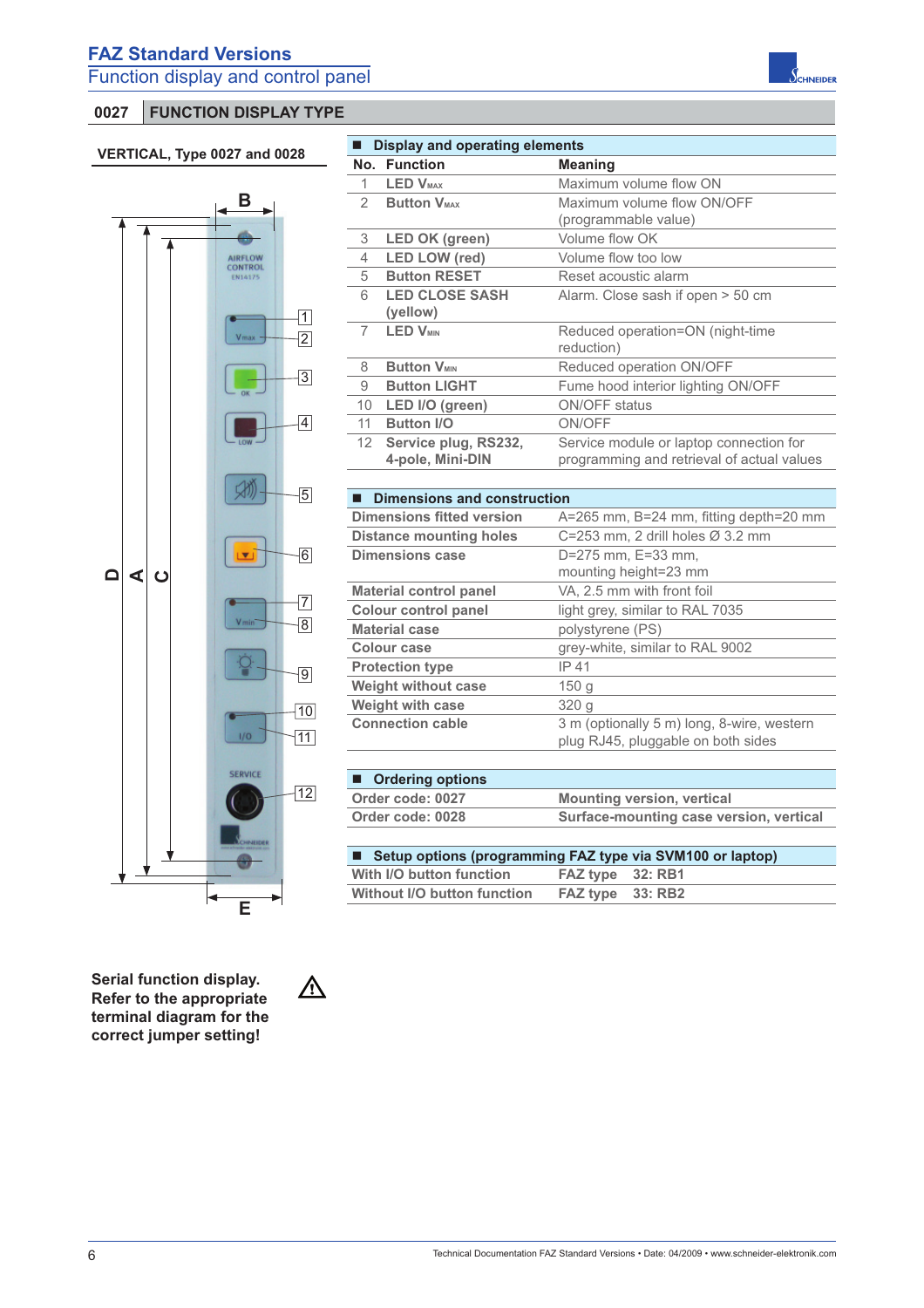

# **FAZ Standard Versions**

Function display and control panel

# **FUNCTION DISPLAY TYPE 0030**

#### $\blacksquare$  Display and operating elements

|   | No. Function             | <b>Meaning</b>                             |
|---|--------------------------|--------------------------------------------|
|   | <b>LED HIGH (yellow)</b> | Volume flow too high                       |
| 2 | <b>LED OK (green)</b>    | Volume flow OK                             |
| 3 | <b>LED LOW (red)</b>     | Volume flow too low                        |
| 4 | <b>LED CLOSE SASH</b>    | Alarm. Close sash if open > 50 cm          |
|   | (yellow)                 |                                            |
| 5 | <b>Button RESET</b>      | Reset acoustic alarm                       |
| 6 | <b>Button LIGHT</b>      | Fume hood interior lighting ON/OFF         |
|   | <b>Button I/O</b>        | ON/OFF                                     |
| 8 | Service plug, RS232,     | Service module or laptop connection for    |
|   | 4-pole, Mini-DIN         | programming and retrieval of actual values |

#### **Dimensions and construction**

| $\blacksquare$ Difficits only and construction |                                                                                  |
|------------------------------------------------|----------------------------------------------------------------------------------|
| <b>Dimensions, B=wide</b>                      | A=115 mm, B=55 mm, fitting depth=24 mm                                           |
| <b>Dimensions, B1=narrow</b>                   | $A=115$ mm, B1=47 mm, fitting depth=24 mm                                        |
| <b>Distance mounting holes</b>                 | C=101 mm, 2 drill holes $\varnothing$ 3.2 mm                                     |
| <b>Material control panel</b>                  | aluminium, 2.5 mm with front foil                                                |
| Colour                                         | light grey, similar to RAL 7035                                                  |
| <b>Protection type</b>                         | IP 41                                                                            |
| Weight                                         | 70 g                                                                             |
| <b>Connection cable</b>                        | 3 m (optionally 5 m) long, 8-wire, western<br>plug RJ45, pluggable on both sides |

#### **MODEL: wide, type 0030**



#### **MODEL: narrow, type 0031**

# ■ Ordering options **Order code: 0030 Mounting version, vertical, B=wide Order code: 0031 Mounting version, vertical, B1=narrow**

| ■ Setup options (programming FAZ type via SVM100 or laptop) |                  |  |
|-------------------------------------------------------------|------------------|--|
| With I/O button function                                    | FAZ type 10: WR1 |  |
| Without I/O button function                                 | FAZ type 11: WR2 |  |



**Serial function display.**  $\Delta$ **Refer to the appropriate terminal diagram for the correct jumper setting!**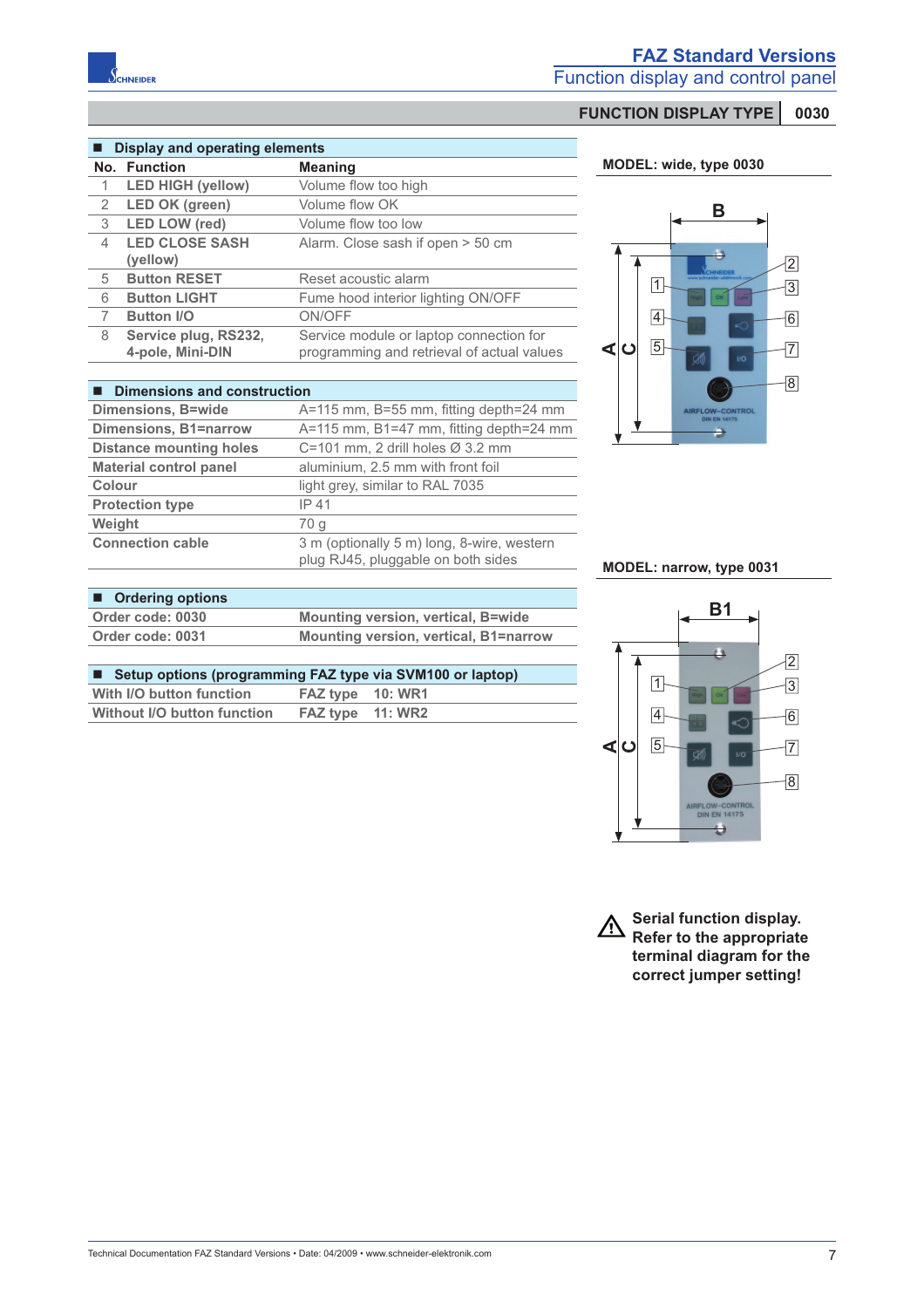

|   | Display and operating elements                                 |                                                                                       |  |  |
|---|----------------------------------------------------------------|---------------------------------------------------------------------------------------|--|--|
|   | No. Function                                                   | <b>Meaning</b>                                                                        |  |  |
| 1 | <b>LED HIGH (yellow)</b>                                       | Volume flow too high                                                                  |  |  |
| 2 | LED OK (green)                                                 | Volumen flow OK                                                                       |  |  |
| 3 | <b>LED LOW (red)</b>                                           | Volume flow too low                                                                   |  |  |
| 4 | <b>LED CLOSE SASH</b>                                          | Alarm. Close sash if open > 50 cm                                                     |  |  |
|   | (yellow)                                                       |                                                                                       |  |  |
| 5 | <b>Button RESET</b>                                            | Reset acoustic alarm                                                                  |  |  |
| 6 | LED I/O (green)                                                | ON/OFF status                                                                         |  |  |
|   | <b>Button I/O</b>                                              | ON/OFF                                                                                |  |  |
| 8 | Service plug, RS232,<br>9-pole, D-SUB (mounted<br>on the rear) | Service module or laptop connection for<br>programming and retrieval of actual values |  |  |



#### **Serial function display.**  $\triangle$ **Refer to the appropriate terminal diagram for the correct jumper setting!**

| Dimensions and construction   |                                                                                  |  |  |
|-------------------------------|----------------------------------------------------------------------------------|--|--|
| <b>Dimensions case</b>        | A=96 mm, B=96 mm, fitting depth=55 mm                                            |  |  |
| Cutout for case               | A1=90 mm, B1=90 mm                                                               |  |  |
| <b>Material control panel</b> | aluminium, 2.5 mm with front foil                                                |  |  |
| <b>Colour front foil</b>      | light grey, similar to RAL 7035                                                  |  |  |
| <b>Material case</b>          | polystyrene (PS)                                                                 |  |  |
| <b>Colour fitted case</b>     | black                                                                            |  |  |
| <b>Protection type</b>        | IP 53                                                                            |  |  |
| Weight                        | 150q                                                                             |  |  |
| <b>Connection cable</b>       | 3 m (optionally 5 m) long, 8-wire, western<br>plug RJ45, pluggable on both sides |  |  |
|                               |                                                                                  |  |  |
| <b>Ordering options</b>       |                                                                                  |  |  |

| Order code: 0040 | Complete built-in case without I/O button |
|------------------|-------------------------------------------|
| Order code: 0041 | Complete built-in case with I/O button    |
|                  |                                           |

| ■ Setup options (programming FAZ type via SVM100 or laptop) |                  |  |
|-------------------------------------------------------------|------------------|--|
| With I/O button function                                    | FAZ type 10: WR1 |  |
| Without I/O button function                                 | FAZ type 11: WR2 |  |

### **Case cutout**

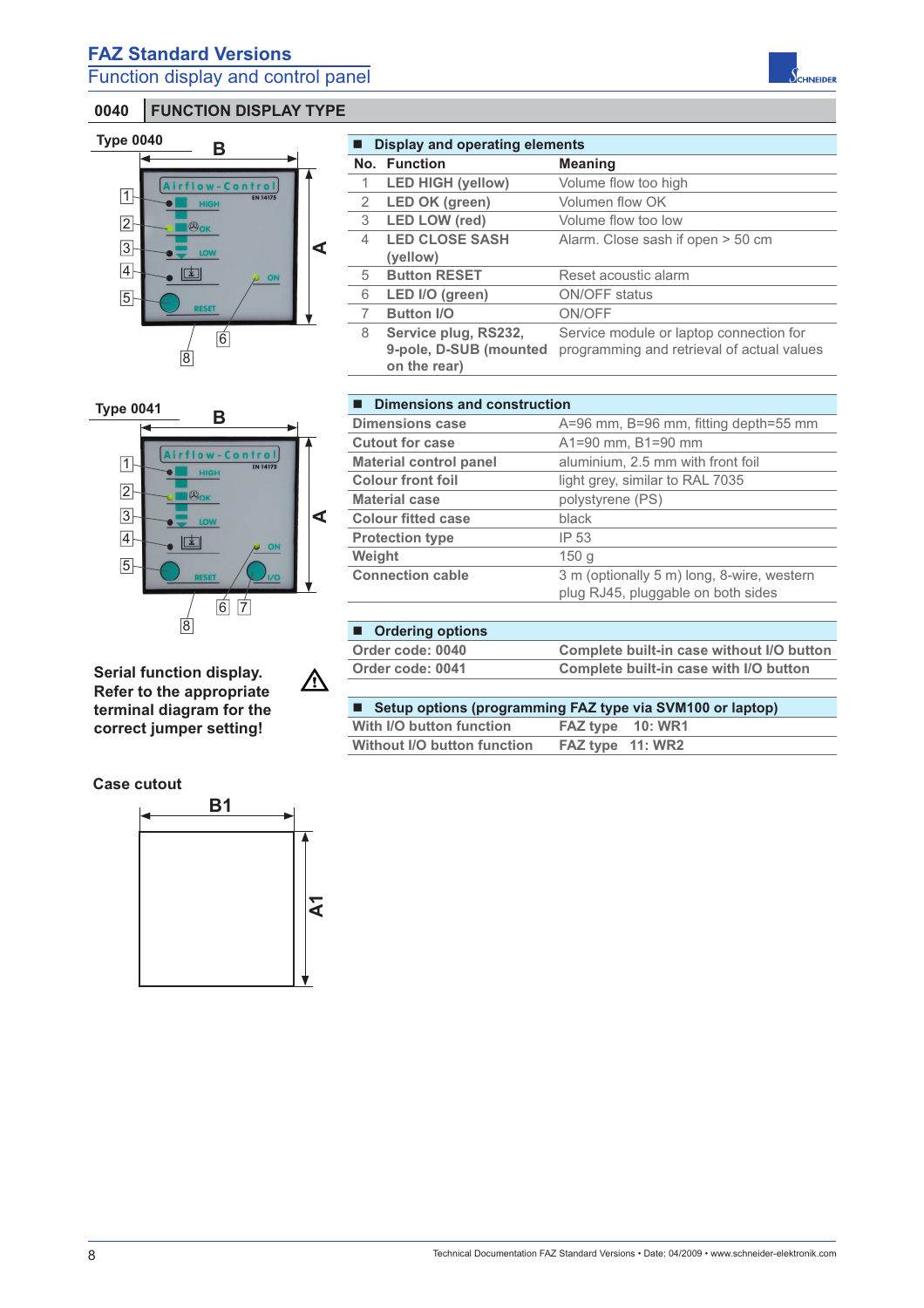

**FUNCTION DISPLAY TYPE** 0042

| . .             | <b>Display and operating elements</b>    |                                                                                       |
|-----------------|------------------------------------------|---------------------------------------------------------------------------------------|
| No.             | <b>Function</b>                          | <b>Meaning</b>                                                                        |
| 1               | <b>LED HIGH (yellow)</b>                 | Volume flow too high                                                                  |
| 2               | <b>LED OK (green)</b>                    | Volumen flow OK                                                                       |
| 3               | <b>LED LOW (red)</b>                     | Volume flow too low                                                                   |
| $\overline{4}$  | <b>LED CLOSE SASH</b><br>(yellow)        | Alarm. Close sash if open > 50 cm                                                     |
| 5               | <b>Button RESET</b>                      | Reset acoustic alarm                                                                  |
| 6               | <b>Button Vmax</b>                       | Maximum volume flow ON/OFF<br>(programmable value)                                    |
| 7               | <b>Button Vmin</b>                       | Reduced operation ON/OFF                                                              |
| 8               | <b>LED Vmin</b>                          | Reduced operation=ON (night-time<br>reduction)                                        |
| 9               | Service plug, RS232,<br>4-pole, Mini-DIN | Service module or laptop connection for<br>programming and retrieval of actual values |
| 10              | <b>Button I/O</b>                        | ON/OFF                                                                                |
| 11              | LED I/O (green)                          | <b>ON/OFF status</b>                                                                  |
| 12 <sup>2</sup> | <b>Button LIGHT</b>                      | Fume hood interior lighting ON/OFF                                                    |
| 13              | $LED \, m/s$                             | Numerical display in m/s<br>(face velocity)                                           |
| 14              | LED m <sup>3</sup> /h                    | Numerical display in m <sup>3</sup> /h<br>(air volume)                                |
| 15              | <b>LED 4 digits</b>                      | Numerical display (air volume or face<br>velocity) 4-digits                           |

### ■ **Dimensions and construction**

| A=96 mm, B=96 mm, fitting depth=55 mm      |
|--------------------------------------------|
| A1=90 mm, B1=90 mm                         |
| aluminium, 2.5 mm with front foil          |
| light grey, similar to RAL 7035            |
| polystyrene (PS)                           |
| black                                      |
| IP 41                                      |
| 150q                                       |
| 3 m (optionally 5 m) long, 8-wire, western |
| plug RJ45, pluggable on both sides         |
|                                            |

| ■ Ordering options |                                       |
|--------------------|---------------------------------------|
| Order code: 0042   | Complete built-in case with numerical |
|                    | display $(m^3/h$ or $m/s$ )           |

| ■ Setup options (programming FAZ type via SVM100 or laptop) |                 |  |
|-------------------------------------------------------------|-----------------|--|
| With I/O button function                                    | FAZ-Typ 30: BS1 |  |
| Without I/O button function                                 | FAZ-Typ 31: BS2 |  |



**Serial function display.**  $\triangle$ **Refer to the appropriate terminal diagram for the correct jumper setting!**

## **Case cutout**

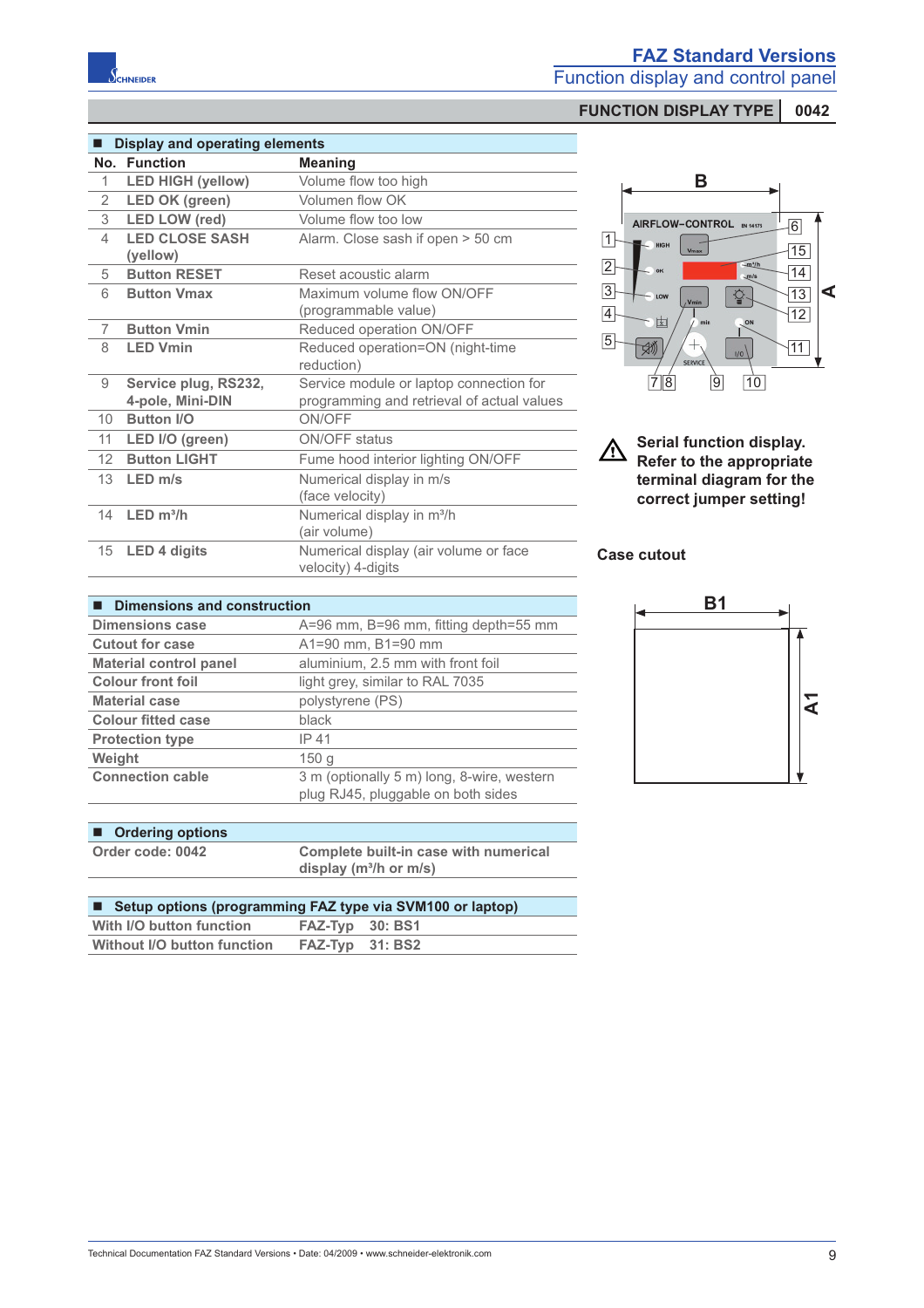# **0043 FUNCTION DISPLAY TYPE**



|                 | <b>Display and operating elements</b> |                                            |  |
|-----------------|---------------------------------------|--------------------------------------------|--|
|                 | No. Function                          | <b>Meaning</b>                             |  |
| 1               | <b>LED HIGH (yellow)</b>              | Volume flow too high                       |  |
| 2               | <b>LED OK (green)</b>                 | Volumen flow OK                            |  |
| 3               | <b>LED LOW (red)</b>                  | Volume flow too low                        |  |
| 4               | <b>LED CLOSE SASH</b>                 | Alarm. Close sash if open > 50 cm          |  |
|                 | (yellow)                              |                                            |  |
| 5               | <b>Button RESET</b>                   | Reset acoustic alarm                       |  |
| 6               | <b>Button Vmax</b>                    | Maximum volume flow ON/OFF                 |  |
|                 |                                       | (programmable value)                       |  |
| 7               | <b>Button Vmin</b>                    | Reduced operation ON/OFF                   |  |
| 8               | <b>LED Vmin</b>                       | Reduced operation=ON (night-time           |  |
|                 |                                       | reduction)                                 |  |
| 9               | Service plug, RS232,                  | Service module or laptop connection for    |  |
|                 | 4-pole, Mini-DIN                      | programming and retrieval of actual values |  |
| 10              | <b>Button I/O</b>                     | ON/OFF                                     |  |
| 11              | LED I/O (green)                       | <b>ON/OFF status</b>                       |  |
| 12 <sup>°</sup> | <b>Button LIGHT</b>                   | Fume hood interior lighting ON/OFF         |  |
|                 |                                       |                                            |  |

**Dimensions case** A=96 mm, B=96 mm, fitting depth=55 mm

**Connection cable** 3 m (optionally 5 m) long, 8-wire, western

**Cutout for case** A1=90 mm, B1=90 mm

**Material case** polystyrene (PS)

**Material control panel** aluminium, 2.5 mm with front foil **Colour front foil** light grey, similar to RAL 7035

#### ■ **Dimensions and construction**

**Colour fitted case** black **Protection type IP 41 Weight** 150 g

**Serial function display. Refer to the appropriate terminal diagram for the correct jumper setting!**

#### **Case cutout**



**Ordering options**

 $\bigwedge$ 

**Order code: 0043 Complete built-in case** 

plug RJ45, pluggable on both sides

| ■ Setup options (programming FAZ type via SVM100 or laptop) |                 |  |
|-------------------------------------------------------------|-----------------|--|
| With I/O button function                                    | FAZ-Tvp 30: BS1 |  |
| Without I/O button function                                 | FAZ-Typ 31: BS2 |  |

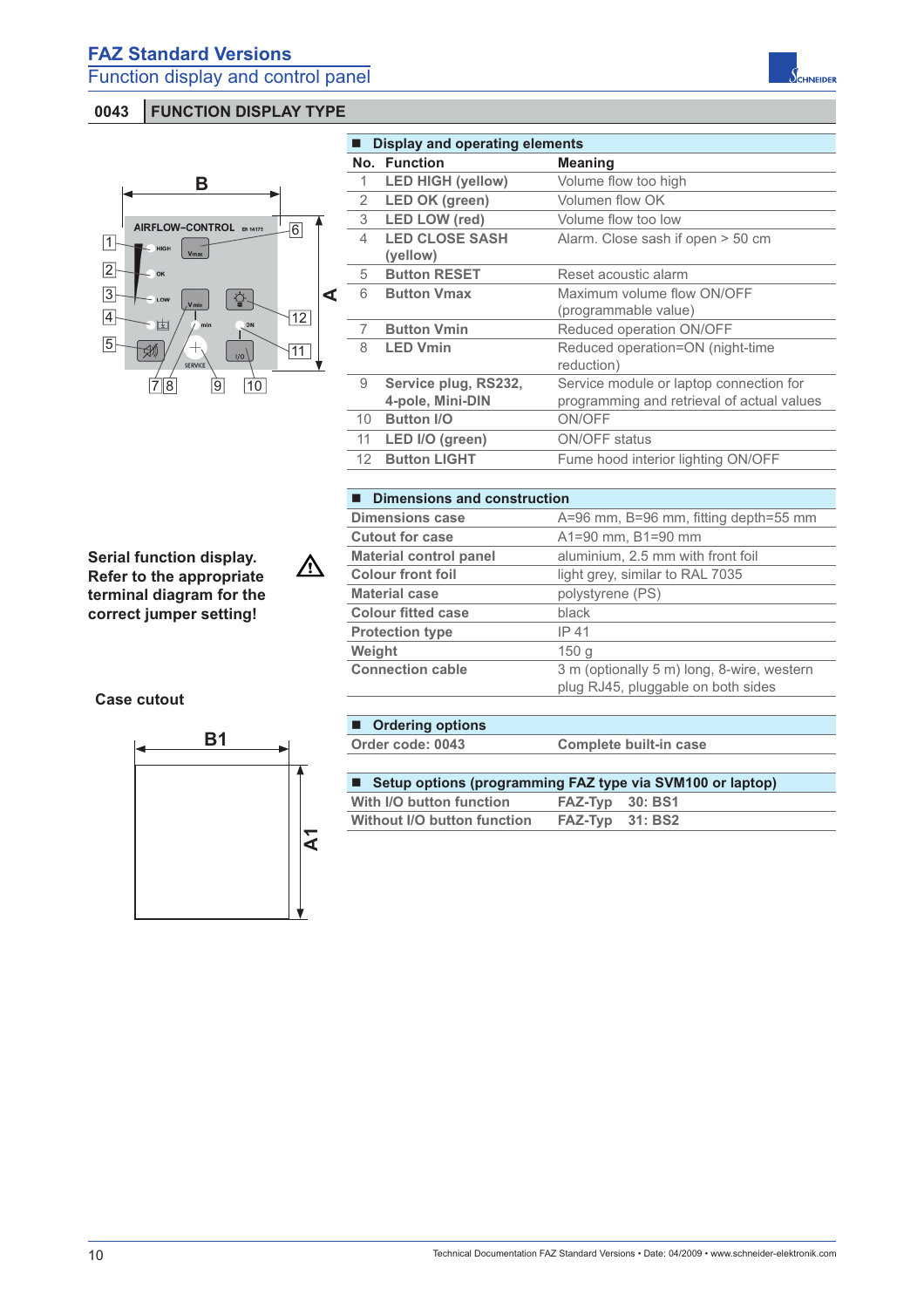# **FAZ Standard Versions**

Function display and control panel

# **FUNCTION DISPLAY TYPE** 0045

| ٦               | <b>Dis</b>           |
|-----------------|----------------------|
| No.             | ĺ                    |
|                 |                      |
| $\overline{2}$  |                      |
| 3               |                      |
| $\overline{4}$  |                      |
|                 |                      |
| 5               | $\frac{0}{\text{B}}$ |
| 6               |                      |
|                 |                      |
| $\frac{7}{8}$   | B<br>I               |
|                 |                      |
|                 |                      |
| 9               | S                    |
|                 | 4                    |
| 10              | B                    |
| 11              |                      |
| $\overline{12}$ |                      |
| 13              |                      |
|                 |                      |
| 14              | l                    |
| 15              | I                    |
|                 |                      |

#### **Din Dimens Cutout Materia Colour Materia Colour Protec Weight**

△

**Connec**

| . .     | <b>Set</b> |  |
|---------|------------|--|
| With I/ |            |  |
| Withou  |            |  |
|         |            |  |

# ■ Display and operating elements

CHNEIDER

|                  | No. Function                             | <b>Meaning</b>                                                                        |
|------------------|------------------------------------------|---------------------------------------------------------------------------------------|
| 1                | <b>LED HIGH (yellow)</b>                 | Volume flow too high                                                                  |
| $\overline{2}$   | <b>LED OK (green)</b>                    | Volumen flow OK                                                                       |
| 3                | <b>LED LOW (red)</b>                     | Volume flow too low                                                                   |
| 4                | <b>LED CLOSE SASH</b><br>(yellow)        | Alarm. Close sash if open > 50 cm                                                     |
| 5                | Service plug, RS232,<br>4-pole, Mini-DIN | Service module or laptop connection for<br>programming and retrieval of actual values |
| 6                | $LED \, m/s$                             | Numerical display in m/s<br>(face velocity)                                           |
| 7                | $LED \, m^3/h$                           | Numerical display in m <sup>3</sup> /h<br>(air volume)                                |
| 8                | <b>LCD 4 digits</b>                      | Numerical display (air volume or face<br>velocity) 4-digits                           |
| 9                | <b>Button RESET</b>                      | Reset acoustic alarm                                                                  |
| 10               | <b>Button SET</b>                        | free programmable button                                                              |
| 11               | <b>LED SET</b>                           | free programmable status LED                                                          |
| 12 <sup>12</sup> | <b>Button LIGHT</b>                      | Fume hood interior lighting ON/OFF                                                    |
| 13               | <b>Button I/O</b>                        | ON/OFF                                                                                |
| 14               | LED I/O (green)                          | <b>ON/OFF</b> status                                                                  |
|                  |                                          |                                                                                       |

#### **B** G. AIRFLOW-CONTROL 6 1 7  $\overline{2}$ LOW 8  $\overline{3}$  $\bullet$  $\overline{4}$ RESET  $\frac{9}{2}$ |ປ∣<  $|10|$ 5 SERVICE LIGHT  $\sqrt{11}$  $\overline{12}$  $|1/0|$  $|13|$  $\overline{14}$

| <b>Dimensions and construction</b>    |                                                                               |  |
|---------------------------------------|-------------------------------------------------------------------------------|--|
| <b>Dimensions</b>                     | A=115 mm, B=90mm, fitting depth=30 mm                                         |  |
| <b>Distance mounting holes</b>        | C=103 mm, 2 drill holes $\varnothing$ 3,2 mm                                  |  |
| <b>Cutout for print circuit board</b> | A1=90 mm, B1=80 mm                                                            |  |
| <b>Material control panel</b>         | aluminium, 2.5 mm with front foil                                             |  |
| <b>Colour front foil</b>              | light grey, similar to RAL 7035                                               |  |
| <b>Protection type</b>                | IP 41                                                                         |  |
| Weight                                | 150 <sub>g</sub>                                                              |  |
| <b>Connection cable</b>               | 3 m (optional 5 m) lang, 8-adrig,<br>Westernstecker RJ45, beidseitig steckbar |  |

# ■ Ordering options

**Order code: 0045** 

| Mounting version with numerical display |
|-----------------------------------------|
| $(m^3/h$ or m/s)                        |
|                                         |

| ■ Setup options (programming FAZ type via SVM100 or laptop) |                 |  |
|-------------------------------------------------------------|-----------------|--|
| With I/O button function                                    | FAZ-Typ 10: WR1 |  |
| Without I/O button function                                 | FAZ-Typ 11: WR2 |  |

# **Print circuit board cutout**

**Serial function display. Refer to the appropriate terminal diagram for the correct jumper setting!**

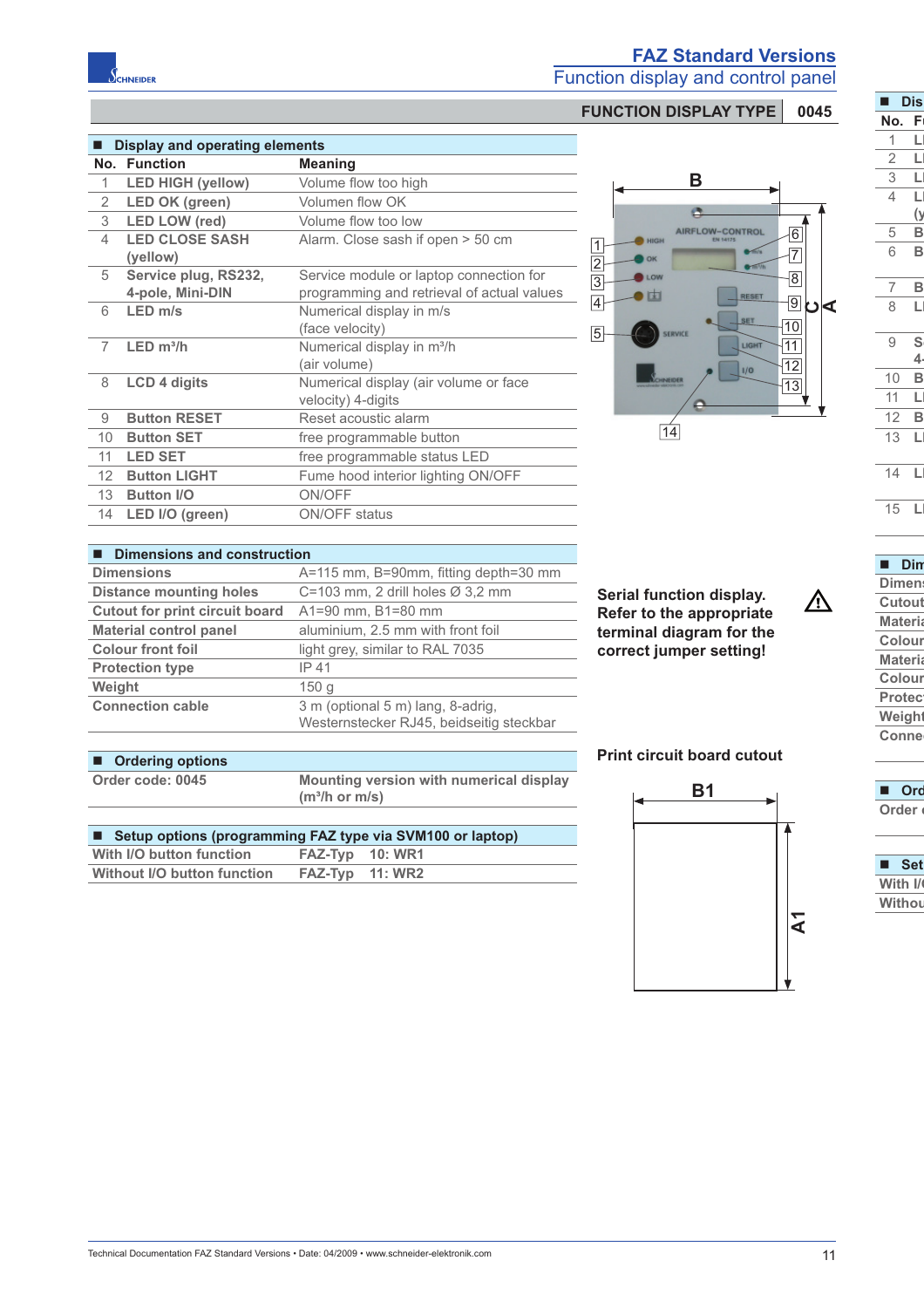

| ■ Display and operating elements |                                          |                                                                                       |
|----------------------------------|------------------------------------------|---------------------------------------------------------------------------------------|
|                                  | No. Function                             | <b>Meaning</b>                                                                        |
|                                  | <b>LED HIGH (yellow)</b>                 | Volume flow too high                                                                  |
|                                  | 2 LED OK (green)                         | Volume flow OK                                                                        |
| 3                                | <b>LED LOW (red)</b>                     | Volume flow too low                                                                   |
| 4                                | Service plug, RS232,<br>4-pole, Mini-DIN | Service module or laptop connection for<br>programming and retrieval of actual values |
| 5                                | <b>Button RESET</b>                      | Reset acoustic alarm                                                                  |
|                                  |                                          |                                                                                       |

| <b>Dimensions and construction</b> |                                                                |  |
|------------------------------------|----------------------------------------------------------------|--|
| <b>Dimensions</b>                  | $A = 136$ mm, $B = 44$ mm,                                     |  |
|                                    | mounting height=25 mm                                          |  |
| <b>Distance mounting holes</b>     | C=80 mm, 2 drill holes $\varnothing$ 3.5 mm                    |  |
| <b>Material case</b>               | Makrolon surface mounted housing                               |  |
| Colour                             | light grey, similar to RAL 7035                                |  |
| <b>Protection type</b>             | IP 40                                                          |  |
| Weight                             | 150q                                                           |  |
| <b>Connection cable</b>            | 3m long, 8-wire, western plug RJ54,<br>pluggable on both sides |  |

#### **Ordering options Order code: 0060 Surface-mounted case, vertical**

 $\sqrt{\frac{1}{2}}$ 

**Parallel function display. Refer to the appropriate terminal diagram for the correct jumper setting!**

| ■ Setup options (programming FAZ type via SVM100 or laptop) |                |  |
|-------------------------------------------------------------|----------------|--|
| <b>Basic version</b>                                        | FAZ type 6: S2 |  |
| <b>Without I/O button function</b>                          |                |  |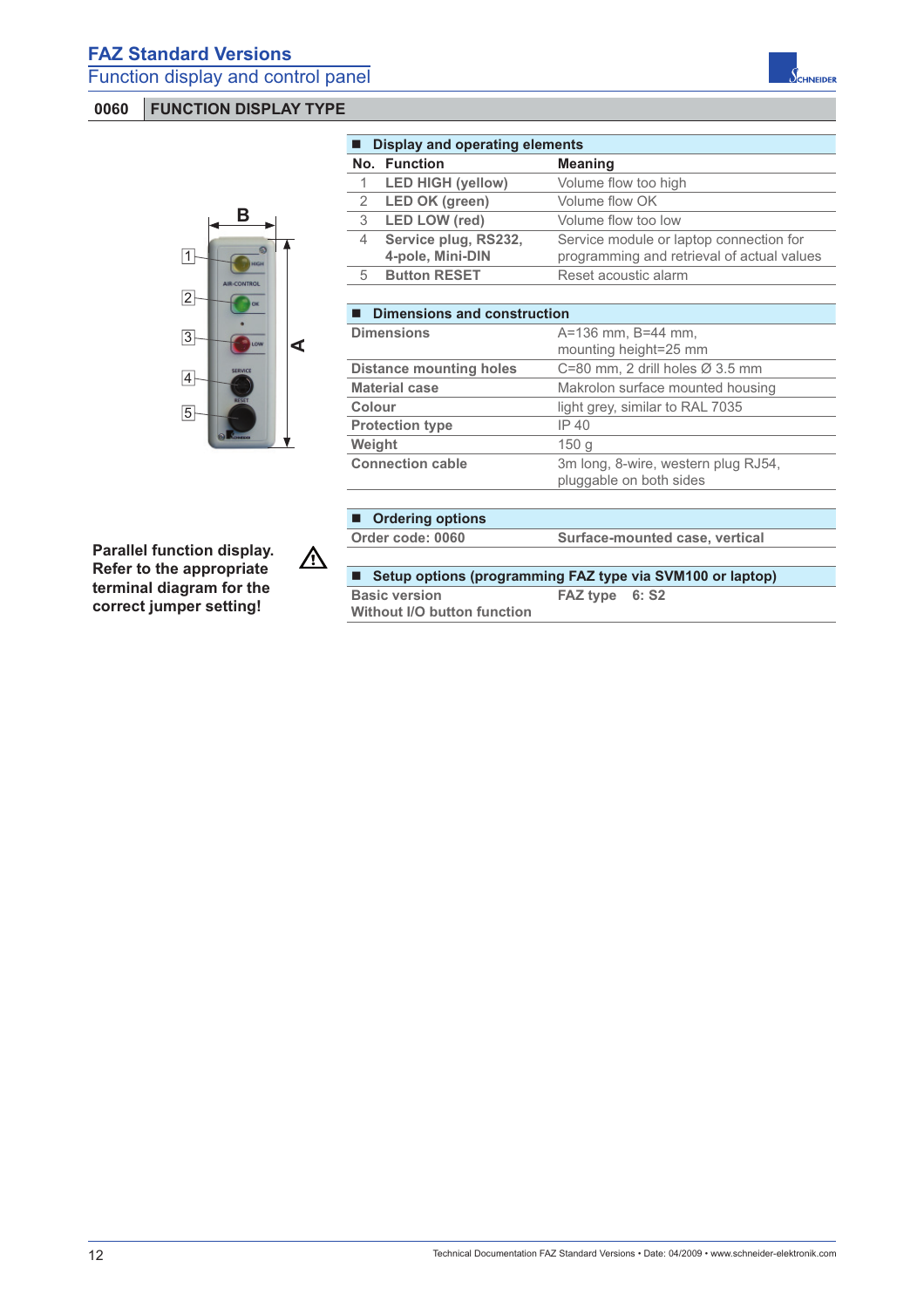

■ Display and operating elements **No. Function Meaning**

4 **Service plug, RS232, 9-pole, D-SUB**

■ **Dimensions and construction short model (vertical)**

**long model (vertical and horizontal)**

**Colour control panel** silver **Protection type IP 30 Weight** 60 g

■ Ordering options

1 LED OK (green) Volume flow OK 2 **LED LOW (red)** Volume flow too low 3 **Button RESET** Reset acoustic alarm

## **FAZ Standard Versions**

Function display and control panel

#### **FUNCTION DISPLAY TYPE 0100**

| <b>VERTICAL (short model)</b> |  |
|-------------------------------|--|
| <b>Typ 0100</b>               |  |



**VERTICAL (long model) Type 0101 (not illustrated)**

**Parallel function display. Refer to the appropriate terminal diagram for the correct jumper setting!**

| ■ Setup options (programming FAZ type via SVM100 or laptop) |               |  |
|-------------------------------------------------------------|---------------|--|
| <b>Basic version</b><br>Without I/O button function         | FAZ-Typ 5: S1 |  |
|                                                             |               |  |

**short model**

**long model Order code: 0102 Mounting version, horizontal, long model**

**Dimensions fitted version** A=95 mm, B=42 mm, fitting depth=25 mm

**Dimensions fitted version** A=142 mm, B=26 mm, fitting depth=25 mm

**Connection cable** 3 m (optionally 5 m) long, 8-wire, western

**Distance mounting holes** C=85 mm, 2 drill holes Ø 3.2 mm

**Distance mounting holes** C=132 mm, 2 drill holes Ø 3,2 mm

**Material control panel** Stainless steel, 1.5 mm brushed

**Order code: 0100 Mounting version, vertical,** 

**Order code: 0101 Mounting version, vertical,** 

#### **HORIZONTAL (long model) Type 0102**



Service module or laptop connection for programming and retrieval of actual values

plug RJ45, pluggable on both sides

**Parallel function display. Refer to the appropriate terminal diagram for the correct jumper setting!**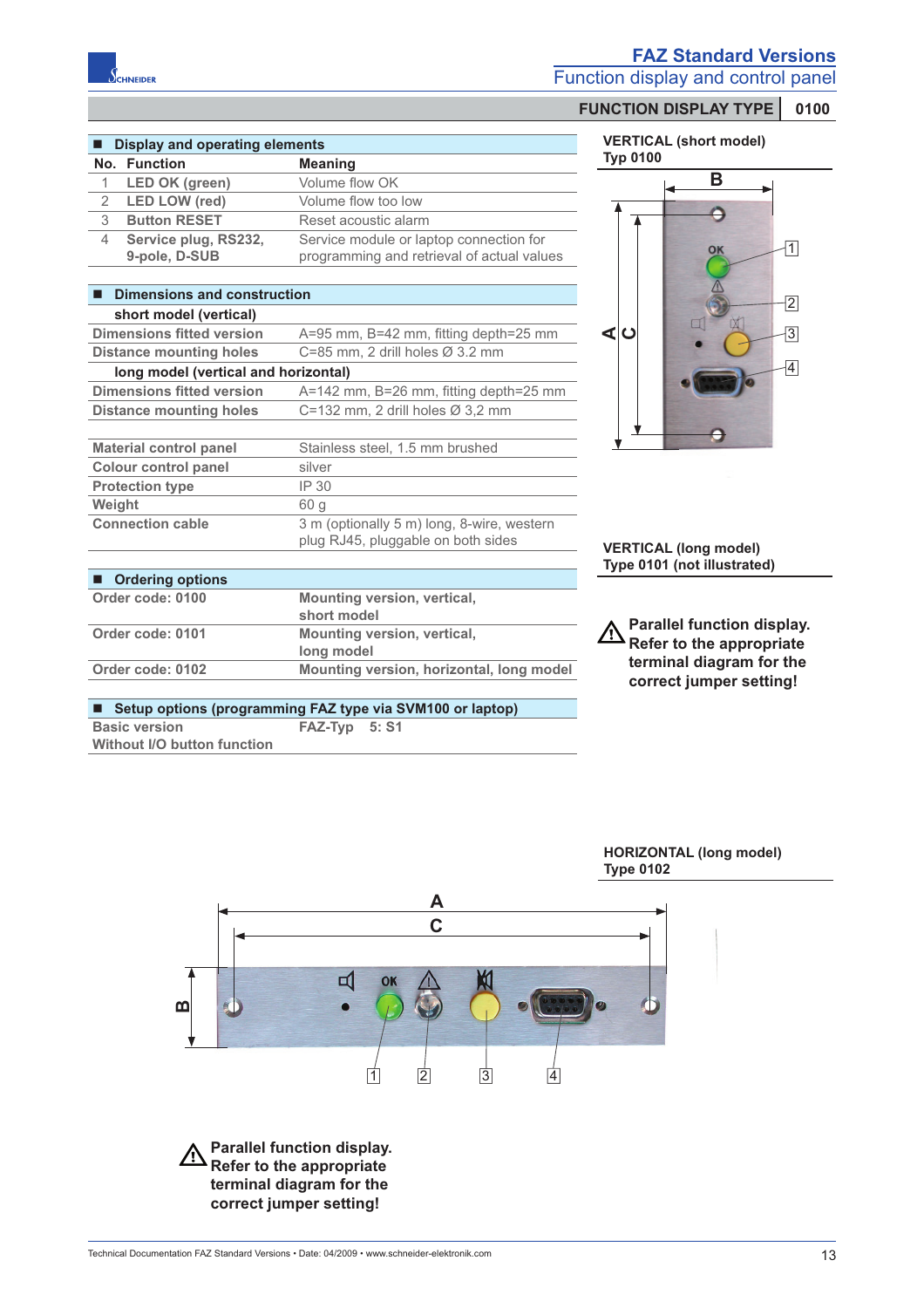### **0200 FUNCTION DISPLAY TYPE Ex-version, Zone 1, 2, 21 and 22**



| <b>Display and operating elements</b> |                                       |                                                                                                                                             |  |
|---------------------------------------|---------------------------------------|---------------------------------------------------------------------------------------------------------------------------------------------|--|
|                                       | No. Function                          | <b>Meaning</b>                                                                                                                              |  |
| 1                                     | <b>LED OK (green)</b>                 | Volume flow OK                                                                                                                              |  |
| 2                                     | <b>LED LOW (red)</b>                  | Volume flow too low                                                                                                                         |  |
| 3                                     | <b>Button RESET</b>                   | Reset acoustic alarm                                                                                                                        |  |
| 4                                     | Ex-buzzer                             | Acoustic alarm (built into the case)                                                                                                        |  |
|                                       |                                       |                                                                                                                                             |  |
| П                                     | <b>Dimensions and construction</b>    |                                                                                                                                             |  |
|                                       | <b>Dimensions</b>                     | A=280 mm, B=80 mm,<br>mounting height=72 mm $+$ 20 mm (buttons<br>and lights)                                                               |  |
|                                       | <b>Distance mounting holes</b>        | 4 drill holes $\varnothing$ 5.7 mm                                                                                                          |  |
|                                       | <b>Material case</b>                  | surface-mounted housing, hard polyester,<br>reinforced with glass fibre                                                                     |  |
| Colour                                |                                       | dark grey                                                                                                                                   |  |
|                                       | <b>Protection type</b>                | IP 66                                                                                                                                       |  |
| Weight                                |                                       | approx. 950 g                                                                                                                               |  |
|                                       | <b>Connection cable</b>               | Provided by customer. Observe currently<br>valid regulations!                                                                               |  |
|                                       | Service plug, RS232,<br>9-pole, D-SUB | Service module or laptop connection for<br>programming and retrieval of actual values<br>Service plug is in the FM100 and FM500<br>devices. |  |
|                                       |                                       |                                                                                                                                             |  |
|                                       | <b>Ordering options</b>               |                                                                                                                                             |  |
|                                       |                                       |                                                                                                                                             |  |

■ Setup options (programming FAZ type via SVM100 or laptop) **Basic version Without I/O button function FAZ type 17: Ex**

**Ex-function display. Refer to the appropriate terminal diagram for the correct jumper setting! The Ex-function display is only suitable for use with the fume hood monitors FM100-Ex or FM500-Ex.** 

**Always follow the installation and mounting instructions!** 

**Always mount the FM100-Ex or FM500-Ex fume hood monitors outside the Ex-zone!**

### **Refer to installation instructions of the connection cable used!**

#### **Lay two separate cables from the Ex-function display to the switch cabinet (function monitor).**

- Always adhere to current, valid standards.
- Single conductor in flexible cable  $> 0.1$ mm<sup>2</sup>.
- $\blacksquare$  In accordance with mechanical, thermic and chemical influences. Run the cable preferably in such a way that it is flame-redundant and oil-resistant.
- Clear marking of the instrinsically safe connection cable (e.g. light blue colouring).
- Lay intrinsically safe and not intrinsically safe cables separately. When intrinsically safe and not intrinsically safe cables are laid together in cable ducts, they can be safely separated by layers of insulating material or by laying them in hose lines.

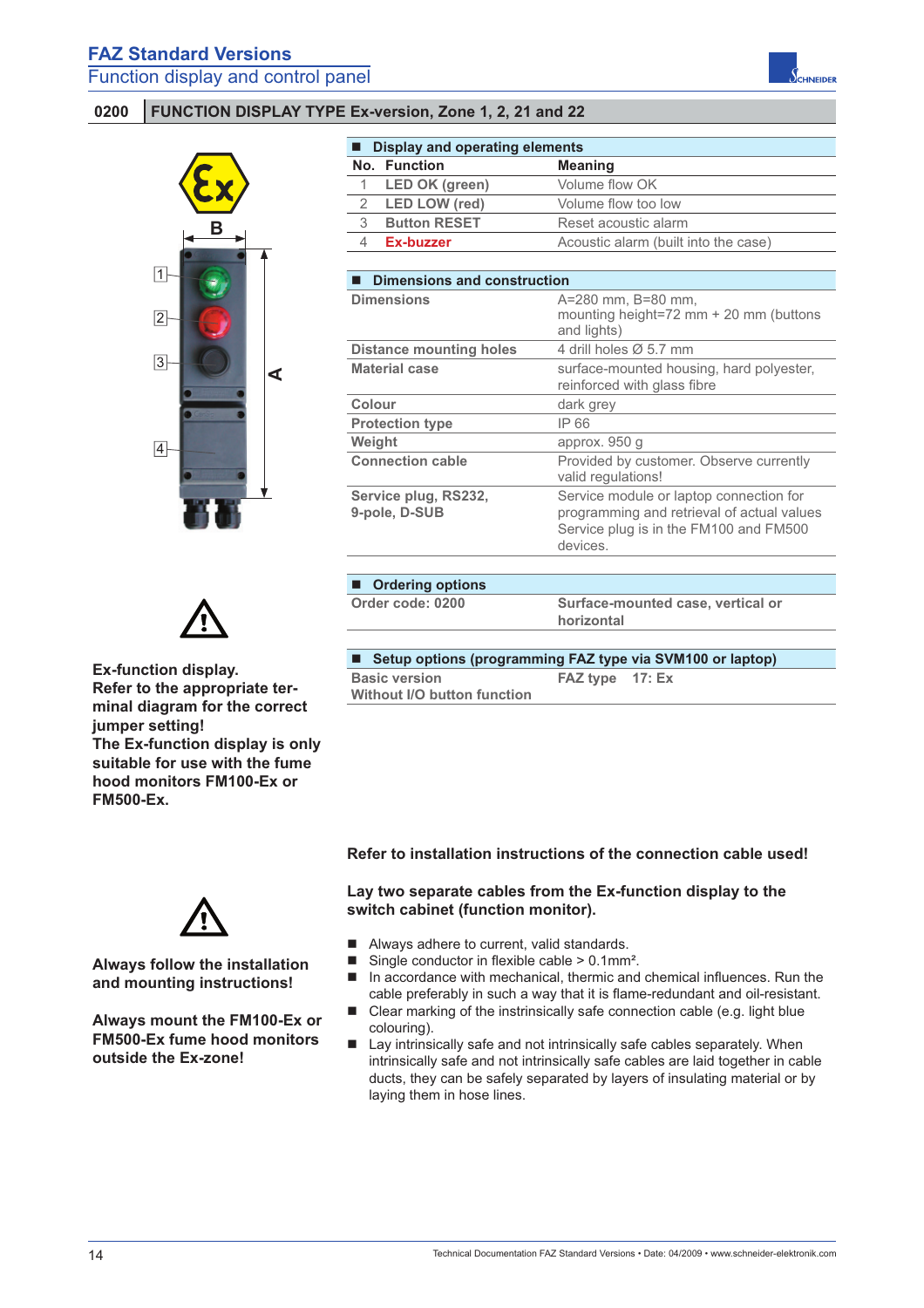# VOLUME FLOW DISPLAY LED, 4-digit, digit height 13 mm, in fitted case DIS210

### **Display**

| <b>Volume flow display</b>                                          | 7 segment display, red                  |  |
|---------------------------------------------------------------------|-----------------------------------------|--|
| Can only be connected to function display types 0010, 0030 or 0040! |                                         |  |
| <b>Dimensions and construction</b>                                  |                                         |  |
| <b>Dimensions case</b>                                              | A=48 mm, B=96 mm, fitting depth=55 mm   |  |
| <b>Cutout for case</b>                                              | A1=44 mm, B1=91 mm                      |  |
| <b>Material case</b>                                                | polystyrene (PS)                        |  |
| <b>Colour fitted case</b>                                           | black                                   |  |
| <b>Protection type</b>                                              | IP 52                                   |  |
| Weight                                                              | 150 <sub>g</sub>                        |  |
| <b>Connection cable</b>                                             | 3 m lang, 5-wire, pluggable on one side |  |



#### **Case cutout**



# **Ordering options**

**Order code: DIS210 Volume flow display**